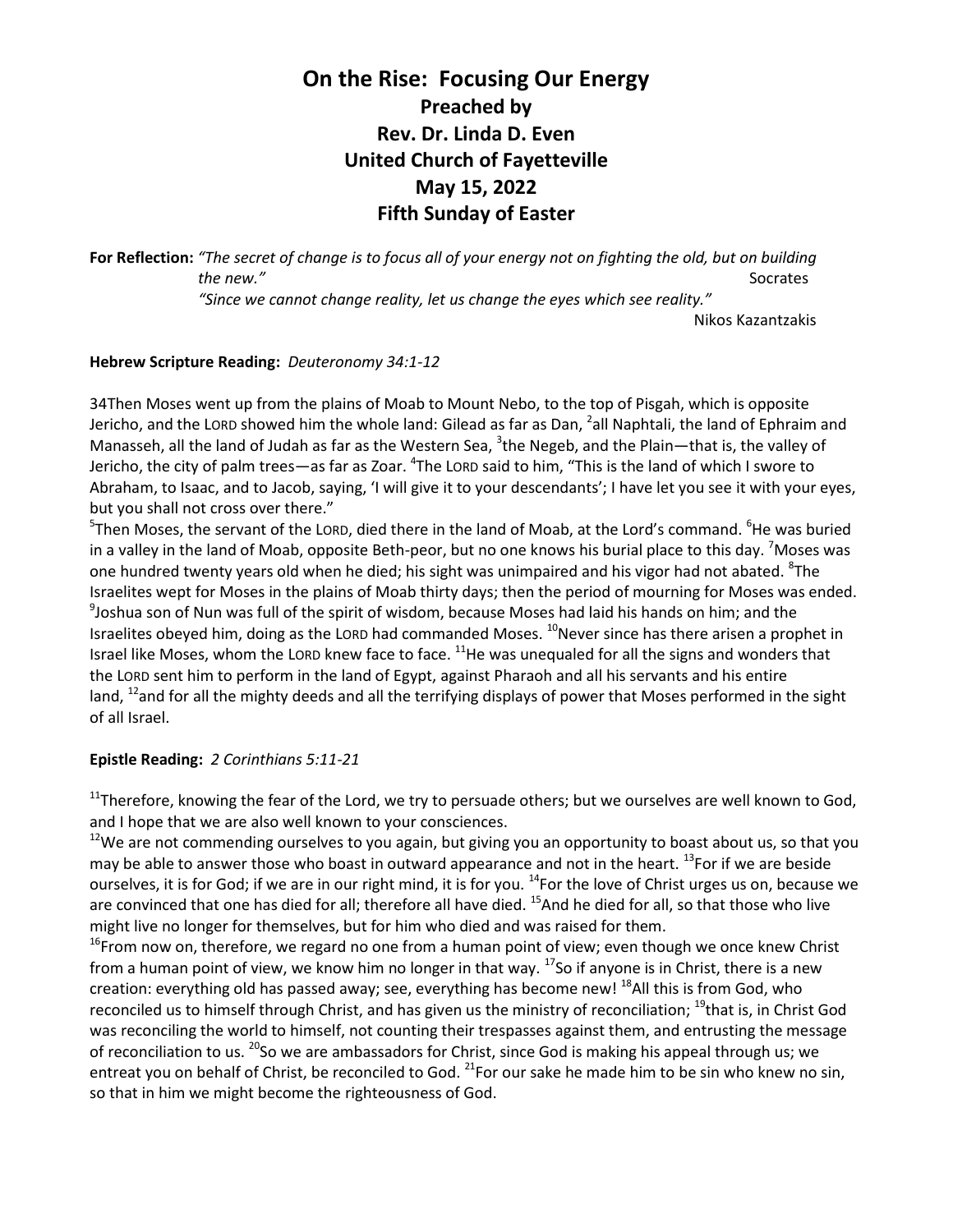# **Meditation:** *On the Rise: Focusing Our Energy*

A number of years ago the Pew Foundation surveyed Americans about their attitudes toward change. Not surprisingly, the responses suggested complexity but the analysts' conclusion was that we think "Change is good unless it happens." Perhaps part of the problem is that we often try to evaluate change as good or bad instead of simply accepting that change happens. We'd like change to be both predictable and in our control.

Sometimes, when change is predictable, we don't even call it that. We call it growth or development. Babies are born totally dependent on their parents and caregivers. We clap at every milestone—first smiles, rolling over, sitting up. Then comes crawling and we clap again. But there are little whispers of grief. They are a little less dependent on us and perhaps not quite as safe as when they couldn't go anywhere we didn't take them. And, so it goes. Even if they don't make the celebration pictures of first days of school, tears can be seen in most parents' eyes. There are academic, physical and social activities and kids learn to win or lose, make friends, or go it alone, making more and more decisions on their own. Then come drivers' licenses, graduations, career and partner choices and perhaps children of their own. At every stage there is more independence for parents and children alike accompanied by far less control of the other on everyone's parts. For everyone, there is a sense of accomplishment, a sense of joy and an awareness of old things passing away—that is to say there is also grief, and perhaps uncertainty about what the future holds. We tend not to think of that as change, because its stages are predictable. Even these changes are not remotely controllable, nor would we want them to be. The alternatives are not to be borne. What happens in our households is radical, constant change which requires constant adjustment, response and growth on everyone's part, and most of us navigate it pretty well.

Yet, when we leave our households and become active in school, in the workplace, community and world, our capacity to navigate change drops precipitously—probably because there is no one to define what is typical change, there is no apparent predictability and we have no illusions of control. So, we often do something we would never dream of doing in our own households. I know of no one who would keep their child from learning to crawl, because crawling would lead to walking and we know at the end of that progression is a request for keys to the car so they don't have to walk everywhere. Nor would anyone take a child who had learned to walk and create a crawling-only environment. Yet when change comes in the rest of our lives, our first instincts are to force it to a halt. If we fail in that effort, we dig in our heels and try to push back time.

Our Hebrew scripture reading talks about the people's anticipated entry into the Promised Land. They are understandably excited, but we shouldn't forget the great grief that was their reaction when they left Egypt. Yes, there was freedom from slavery. There was also freedom from being provided for, having meat and not worrying about dying in the desert. The text also points to new leadership rising. Moses' day is done and it is time for someone new with different skills to take the lead. While in this text, Moses' inability to enter the Promised Land is framed as a punishment, it is the story's acknowledgement of new circumstances.

In a few weeks we will be ordaining and installing officers for the Board. Some are continuing, some are new. With different people, different gifts and a different "mix" of leadership there will be "change."

There is no one here who can't list as well as I the changes that have happened in the culture, the church and the community that have impacted the way people do or don't do church in these days. We want to be careful not to assume, or demand that our officers undo change or turn back the clock. The only predictable thing about change since the beginning of time is that it happens. The only control over change we have is the change we make in ourselves.

If I were to make suggestions about that change in us as individuals and a congregation, they would be:

\*insofar as we are able, we focus our energies on recognizing change itself is neutral—neither positive or negative.

\*insofar as we are able, we use the same approach to change around us as we do in our personal households: claim the positive impacts of the change for all parties; cheerfully and consciously acknowledge the things we won't miss; and grieve the ones that we will. Grief and uncertainty are natural responses to change and as long as we aren't paralyzed by them, we are equipped for the lives we are called to lead.

We might also want to embrace and expand our understanding of Paul's message. Paul wrote: *<sup>17</sup>So if*